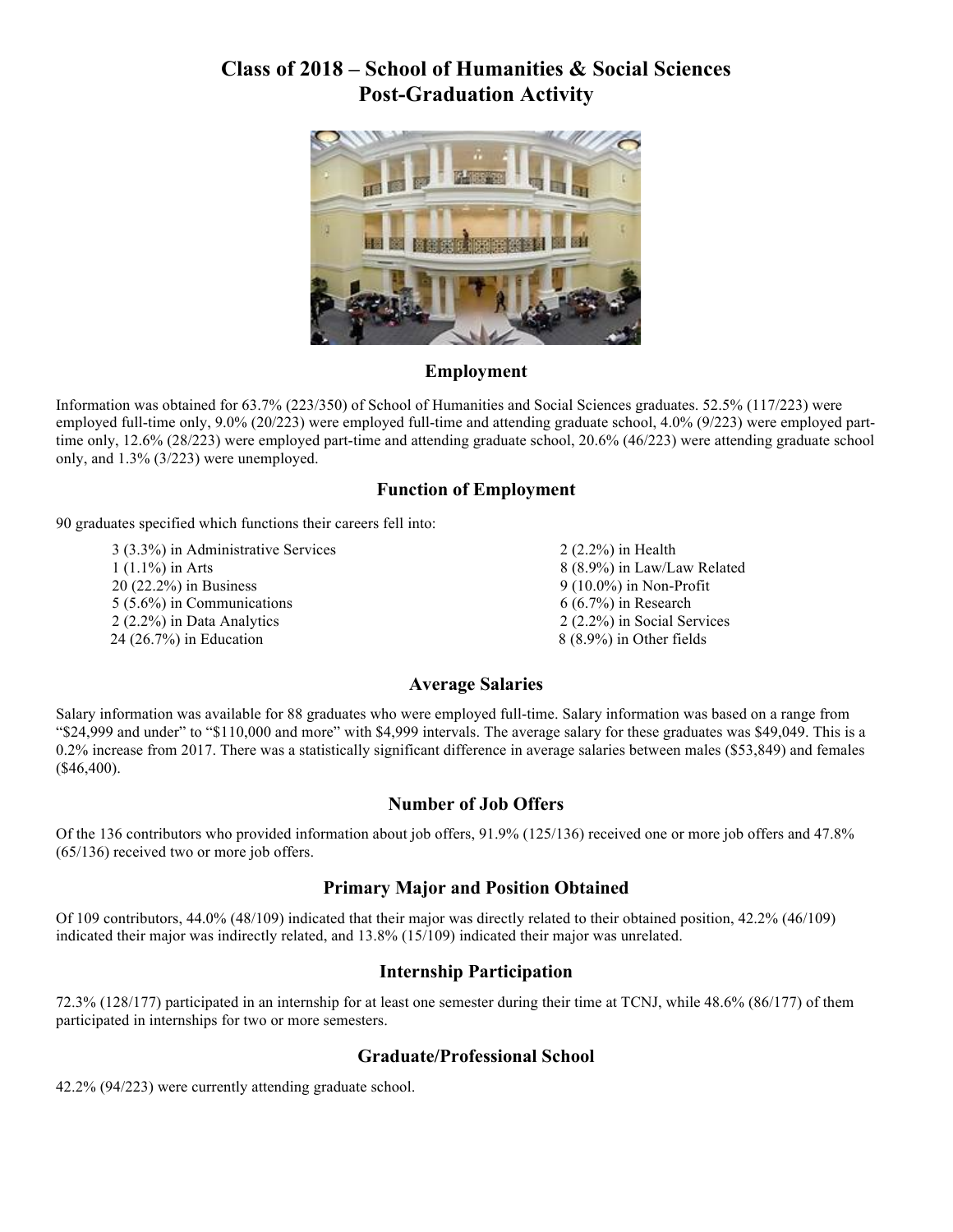#### **Future Plans for Study**

53 graduates indicated that they had plans for beginning graduate school in the next few years:

24 plan to attend graduate school within 2 years.

22 plan to attend graduate school within 4 years.

7 plan to attend graduate school within 6 years.

#### **Degrees Being Sought**

149 graduates indicated that they were planning on (if not actively) pursuing further degrees in the future:

5 are/will be seeking a Bachelor's Degree.

1 is/will be seeking a Certificate.

3 are/will be seeking a Specialist Degree.

84 are/will be seeking a Master's Degrees.

25 are/will be seeking a Professional Degree.

24 are/will be seeking a Doctoral Degrees.

7 are/will be seeking another degree.

#### **Career/Graduate Preparedness and Academic Satisfaction**

Contributors rated how well they felt TCNJ prepared them for their career and graduate/professional school, and their satisfaction with their academic experience at TCNJ. Their ratings were based on a 5-point Likert scale  $(1 = Poor, 5 = Execllen)$ :

|                    | Poor      | <b>Below Average</b> | Average      | Above Average | Excellent    | Total | <b>Average Rating</b> |
|--------------------|-----------|----------------------|--------------|---------------|--------------|-------|-----------------------|
| <b>Career</b>      | $(2.1\%)$ | $6(6.4\%)$           | $19(20.2\%)$ | $39(41.5\%)$  | $28(29.8\%)$ | 94    | 3.90                  |
| Graduate<br>School | $(1.3\%)$ | $0(0\%)$             | $(16.5\%)$   | 34 (43.0%)    | $31(39.2\%)$ | 70    | 4.19                  |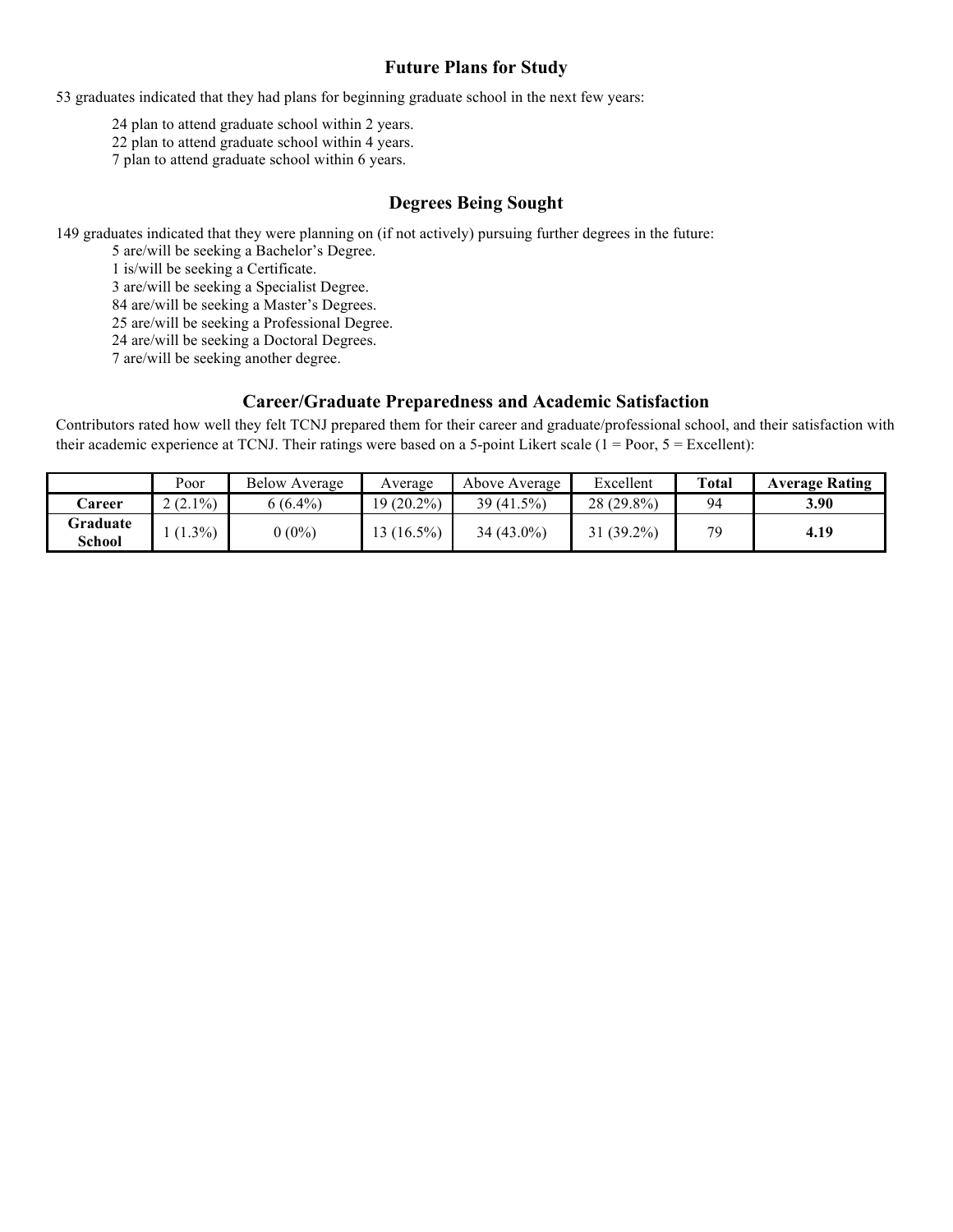| <b>Major Field of Study</b>      | <b>Average Salary</b> |
|----------------------------------|-----------------------|
| Criminology (10)                 | \$57,500              |
| English $(15)$                   | \$38,649              |
| English Secondary Education (6)  | \$53,349              |
| History $(3)$                    | \$48,349              |
| History Secondary Education (12) | \$59,149              |
| International Studies (6)        | \$51,650              |
| Political Science (11)           | \$48,649              |
| Psychology (15)                  | \$44,349              |
| Sociology $(4)$                  | \$42,500              |
| Spanish $(1)$                    | \$52,500              |
| Spanish Secondary Education (2)  | \$52,500              |
| Women and Gender Studies (3)     | \$43,349              |

# **Salaries – School of Humanities & Social Sciences Class of 2018**

**Mean – \$49,049**

**Salary information obtained on employed graduates: 88/137 (64.2%)**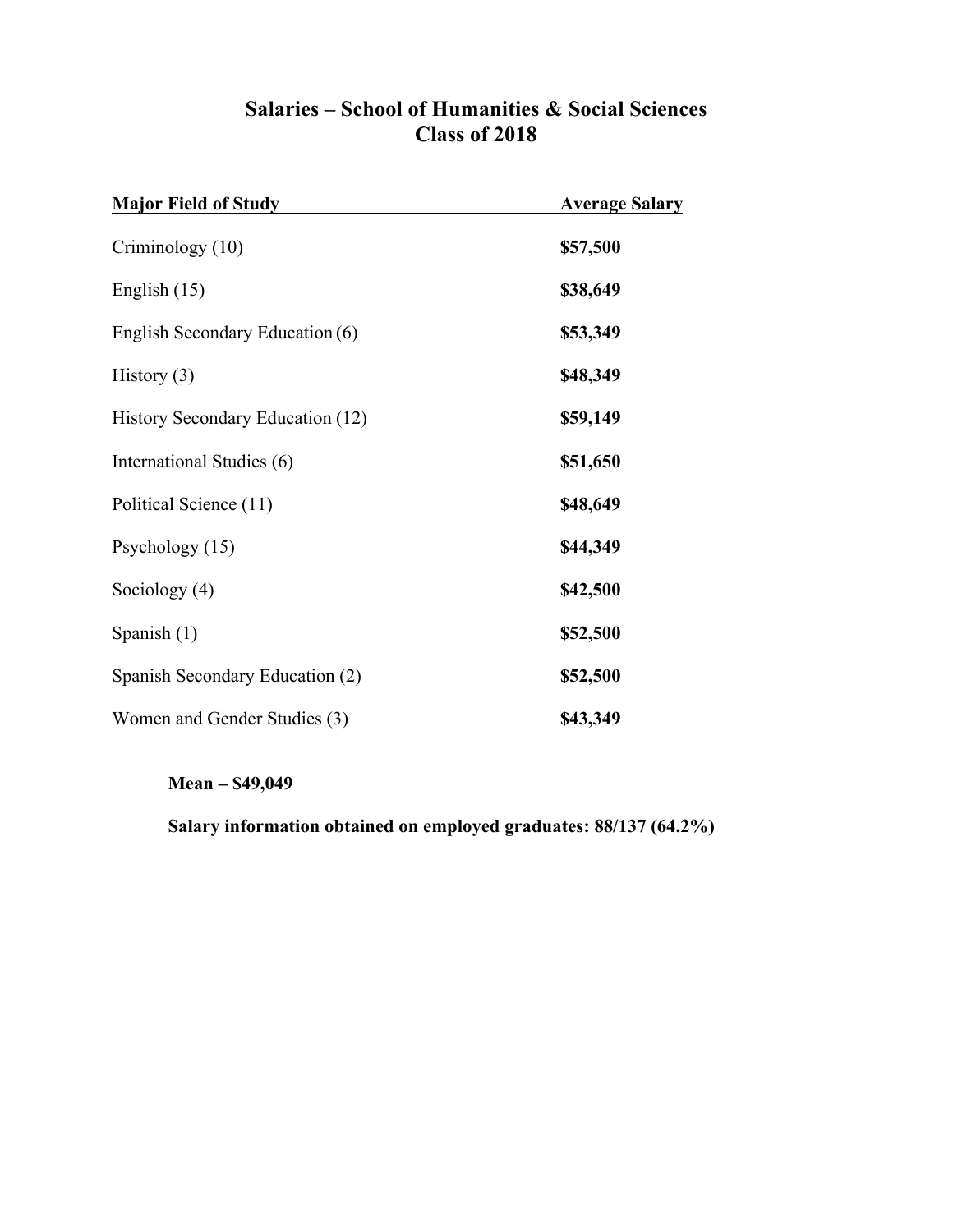# **Job Titles & Employers - School of Humanities & Social Sciences Class of 2018**

| <b>Major Field of Study</b>     | <b>Full Time Job Titles</b>                  | <b>Full Time Employer</b>           |
|---------------------------------|----------------------------------------------|-------------------------------------|
| African-American Studies        | Teacher's Aid                                | PAL                                 |
| <b>African-American Studies</b> | 1                                            |                                     |
| Criminology                     | <b>ABA</b> Paraprofessional                  | Lakewood Board of Education         |
| Criminology                     | Analyst                                      | NJ Department of Human Services     |
| Criminology                     | <b>Armed Security Guard</b>                  | Exelon                              |
| Criminology                     | Associate Director of Campus Police Services | <b>TCNJ</b>                         |
| Criminology                     | Community Organizer                          | Urban League of Essex County        |
| Criminology                     | <b>Corrections Officer</b>                   | NYC Department of Corrections       |
| Criminology                     | Counselor                                    | GEO Re-entry                        |
| Criminology                     | Crime Analyst II                             | Texas Department of Public Safety   |
| Criminology                     | Data Abstractor                              | New Jersey Department of Health     |
| Criminology                     | Data Analyst                                 | <b>MVM</b>                          |
| Criminology                     | Federal law enforcement                      | United States Capitol Police        |
| Criminology                     | Intelligence Analyst                         | New Jersey State Police             |
| Criminology                     | <b>Investigative Support Assistant</b>       | <b>United States Secret Service</b> |
| Criminology                     | Long Branch Police Officer                   | Long Branch Police Department       |
| Criminology                     | NJ Army National Guard Specialist            | Army National Guard                 |
| Criminology                     | Security Officer                             | <b>Rutgers University Camden</b>    |
| Criminology                     | Youth Worker                                 | NJ Juvenile Justice Commission      |

# **Criminology 17**

| English | Administrative Assistant/Receptionist       | The Corcoran Group                |
|---------|---------------------------------------------|-----------------------------------|
| English | <b>Admissions Counselor</b>                 | Fairleigh Dickinson University    |
| English | <b>Advertising Assistant</b>                | Wakefern                          |
| English | <b>Beauty Advisor</b>                       | Lancôme Boutique                  |
| English | Community Outreach Aide                     | The New Jersey Legislature        |
| English | Copywriter                                  | Havas Health & You                |
| English | <b>Customer Experience Representative</b>   | Indigo                            |
| English | Digital Marketing Manager                   | Sony Music                        |
| English | <b>Editorial Assistant</b>                  | Princeton University Press        |
| English | Editorial/Advertising Coordinator           | Unique Homes Magazine             |
| English | <b>Investigative Reporter</b>               | Campus Reform                     |
| English | <b>Litigation Assistant</b>                 | Zwicker & Associates              |
| English | Marketing Assistant                         | Macmillan Learning                |
| English | Marketing Assistant                         | Penguin Random House              |
| English | Preschool Teacher                           | Bright Horizons Learning Center   |
| English | Program Director/Interim Executive Director | Hope Loves Company, Inc.          |
| English | Program Manager                             | <b>Best Buddies International</b> |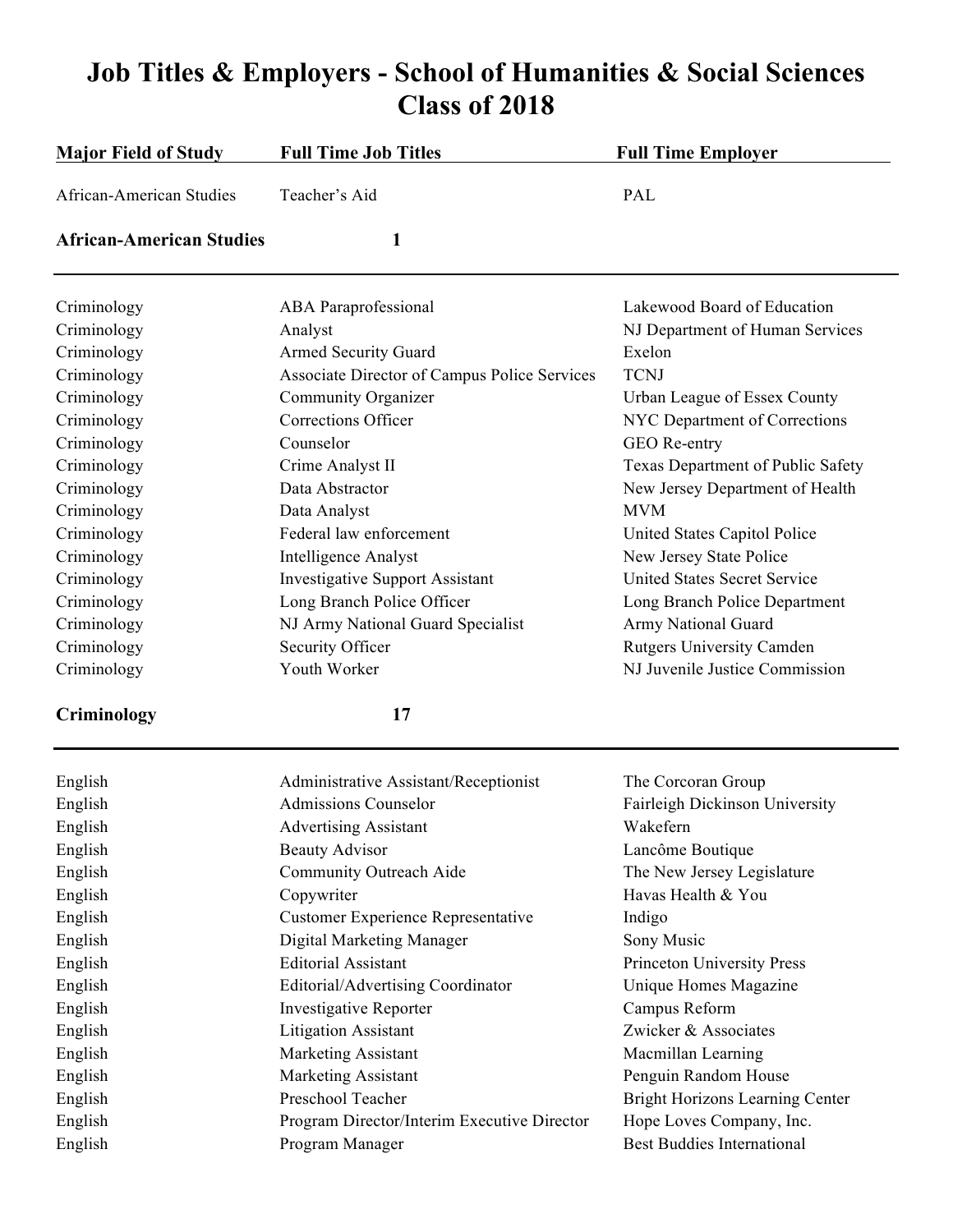| English                            | Proofreader                                | New Jersey Cops Magazine              |
|------------------------------------|--------------------------------------------|---------------------------------------|
| English                            | Reporter                                   | <b>Star Democrat</b>                  |
| English                            | Site Coordinator                           | <b>Reading Partners NYC</b>           |
| English                            | <b>Support Coordinator</b>                 | Shift NJ                              |
| English                            | <b>Team Support Manager</b>                | <b>CDM</b> Princeton                  |
| <b>English</b>                     | 22                                         |                                       |
| English Secondary Ed.              | 6/7/8 English Teacher                      | Readington Middle School              |
| English Secondary Ed.              | 7th Grade Integrated Language Arts Teacher | <b>East Brunswick Public Schools</b>  |
| English Secondary Ed.              | <b>English Teacher</b>                     | <b>Upper Township School District</b> |
| English Secondary Ed.              | Leave Replacement English Teacher          | Cranbury School                       |
| English Secondary Ed.              | Library Supervisor                         | Holland Free Public Library           |
| English Secondary Ed.              | Middle School ELA Composition Teacher      | Northern Burlington School District   |
| English Secondary Ed.<br>Teacher   |                                            | New Providence Public Schools         |
| <b>English Secondary Education</b> | $\overline{7}$                             |                                       |
| History                            | <b>Accounting Tech</b>                     | Department of Justice - DEA           |
| History                            | Middle School Teacher                      | <b>Success Academy</b>                |
| History                            | Sales Assistant - Author Services          | Wiley                                 |
| History                            | Second Lieutenant                          | <b>United States Army</b>             |
| History                            | Strength and Conditioning Trainer          | <b>Kennedy Fitness</b>                |
| History                            | <b>Technical Projects Coordinator</b>      | <b>ZT Systems</b>                     |
| <b>History</b>                     | 6                                          |                                       |
| History Secondary Ed.              | 7th Grade Social Studies Teacher           | Verona Board of Education             |
| History Secondary Ed.              | 7th Grade Social Studies Teacher           | Wyckoff School District               |
| History Secondary Ed.              | Analyst                                    | New Jersey Department of Treasury     |
| History Secondary Ed.              | <b>Business Teacher</b>                    | South Brunswick Public Schools        |
| History Secondary Ed.              | <b>History Teacher</b>                     | Randolph High School                  |
| History Secondary Ed.              | <b>History Teacher</b>                     | West Windsor-Plainsboro HS North      |
| History Secondary Ed.              | Partner - director                         | <b>Brown Financial</b>                |
| History Secondary Ed.              | Social Studies Teacher                     | DePaul Catholic High School           |
| History Secondary Ed.              | Social Studies Teacher                     | Pequannock Township High School       |
| History Secondary Ed.              | <b>Special Education Teacher</b>           | John F. Kennedy Memorial HS           |
| History Secondary Ed.              | Teacher                                    | Morris School District                |
| History Secondary Ed.              | Teacher                                    | West Windsor School District          |
| <b>History Secondary Education</b> | 12                                         |                                       |

International Studies Bank Teller Bank Teller Amegy Bank International Studies Business Development Representative BuildingConnected International Studies Graduate Management Trainee HSBC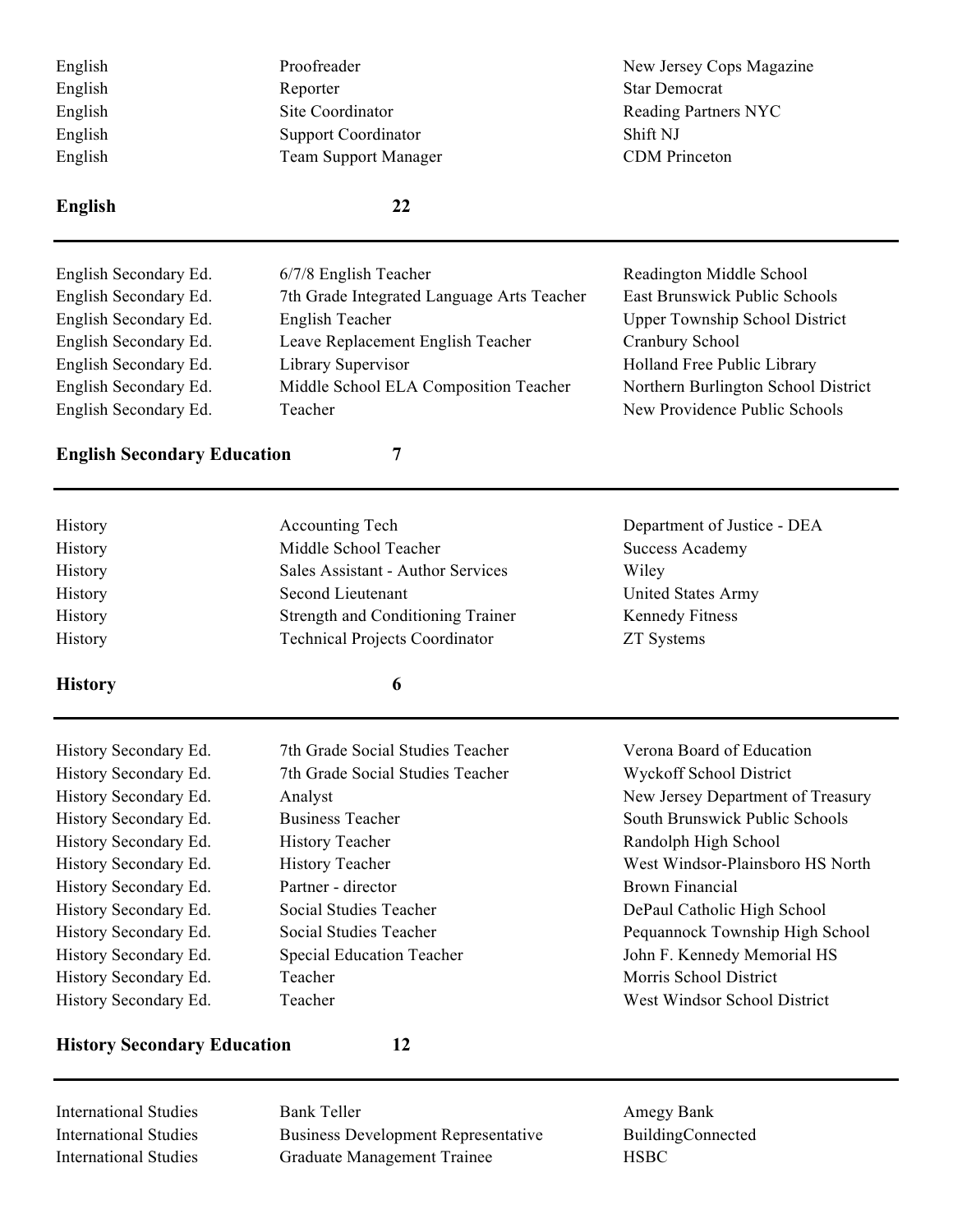| <b>International Studies</b><br><b>International Studies</b><br><b>International Studies</b><br><b>International Studies</b><br><b>International Studies</b> | High Yield Fixed Income Operations Analyst<br>Marketing Design Associate<br>Policy Editor<br>Project Coordinator<br>Server | Nomura Corporate Research<br>Comrise<br>The Jack Kemp Foundation<br>McCann Heath New Jersey<br>Via Aramo |  |
|--------------------------------------------------------------------------------------------------------------------------------------------------------------|----------------------------------------------------------------------------------------------------------------------------|----------------------------------------------------------------------------------------------------------|--|
| <b>International Studies</b>                                                                                                                                 | 8                                                                                                                          |                                                                                                          |  |
| Philosophy                                                                                                                                                   | Great Oaks Legacy Charter HS Tutor                                                                                         | AmeriCorps                                                                                               |  |
| <b>Philosophy</b>                                                                                                                                            | 1                                                                                                                          |                                                                                                          |  |
| <b>Political Science</b>                                                                                                                                     | 2nd LT, US Army                                                                                                            | United States Army                                                                                       |  |
| <b>Political Science</b>                                                                                                                                     | Account Manager I                                                                                                          | CenturyLink                                                                                              |  |
| <b>Political Science</b>                                                                                                                                     | <b>Administrative Assistant</b>                                                                                            | NJ Department of Human Services                                                                          |  |
| <b>Political Science</b>                                                                                                                                     | <b>Analyst Trainee</b>                                                                                                     | New Jersey Department of Treasury                                                                        |  |
| <b>Political Science</b>                                                                                                                                     | <b>Constituent Services Representative</b>                                                                                 | U.S. House of Representatives                                                                            |  |
| <b>Political Science</b>                                                                                                                                     | Corps Member                                                                                                               | Teach for America                                                                                        |  |
| <b>Political Science</b>                                                                                                                                     | Deputy Chief of Staff                                                                                                      | City of Trenton                                                                                          |  |
| <b>Political Science</b>                                                                                                                                     | Latino Youth Services Specialist                                                                                           | Diocese of Trenton                                                                                       |  |
| <b>Political Science</b>                                                                                                                                     | Youth and Family Volunteer                                                                                                 | Peace Corps Equador                                                                                      |  |
| <b>Political Science</b>                                                                                                                                     | Director                                                                                                                   | Origins Production                                                                                       |  |
| <b>Political Science</b>                                                                                                                                     | Program Manager                                                                                                            | Devereux.org                                                                                             |  |
| <b>Political Science</b>                                                                                                                                     | Project Coordinator                                                                                                        | Crown Castle                                                                                             |  |
| <b>Political Science</b>                                                                                                                                     | Project Manager                                                                                                            | <b>HQR</b>                                                                                               |  |
| <b>Political Science</b>                                                                                                                                     | <b>Resident Coordinator</b>                                                                                                | Urby                                                                                                     |  |
| <b>Political Science</b>                                                                                                                                     | 14                                                                                                                         |                                                                                                          |  |
| Psychology                                                                                                                                                   | <b>Administrative Assistant</b>                                                                                            | American Legion Ambulance Assoc.                                                                         |  |
| Psychology                                                                                                                                                   | <b>Bilingual Case Manager</b>                                                                                              | Center for Family Services                                                                               |  |
| Psychology                                                                                                                                                   | <b>Biomedical Research Technician</b>                                                                                      | Cooper Medical School - Rowan                                                                            |  |
| Psychology                                                                                                                                                   | Case Manager                                                                                                               | Cayuga Centers                                                                                           |  |
| Psychology                                                                                                                                                   | <b>Clinical Information Manager</b>                                                                                        | <b>Envision Physician Services</b>                                                                       |  |
| Psychology                                                                                                                                                   | <b>Community Relations Specialist</b>                                                                                      | <b>Ammon Foundation</b>                                                                                  |  |
| Psychology                                                                                                                                                   | <b>Customer Service Associate</b>                                                                                          | Prudential                                                                                               |  |

Psychology Executive Recruiter Parker + Lynch Psychology Executive Team Leader - Human Resources Target Psychology Family Service Partner Highlands Family Success Center Psychology Housing Specialist/Case Worker Diocese of Trenton Psychology HR Rotation Associate Dow Jones Psychology Human Resource Representative Six Flags Psychology Human Resources Assistant Ropes & Gray LLP Psychology Human Resources Coordinator Arup

Psychology Instructional Paraprofessional Princeton Child Develop. Institute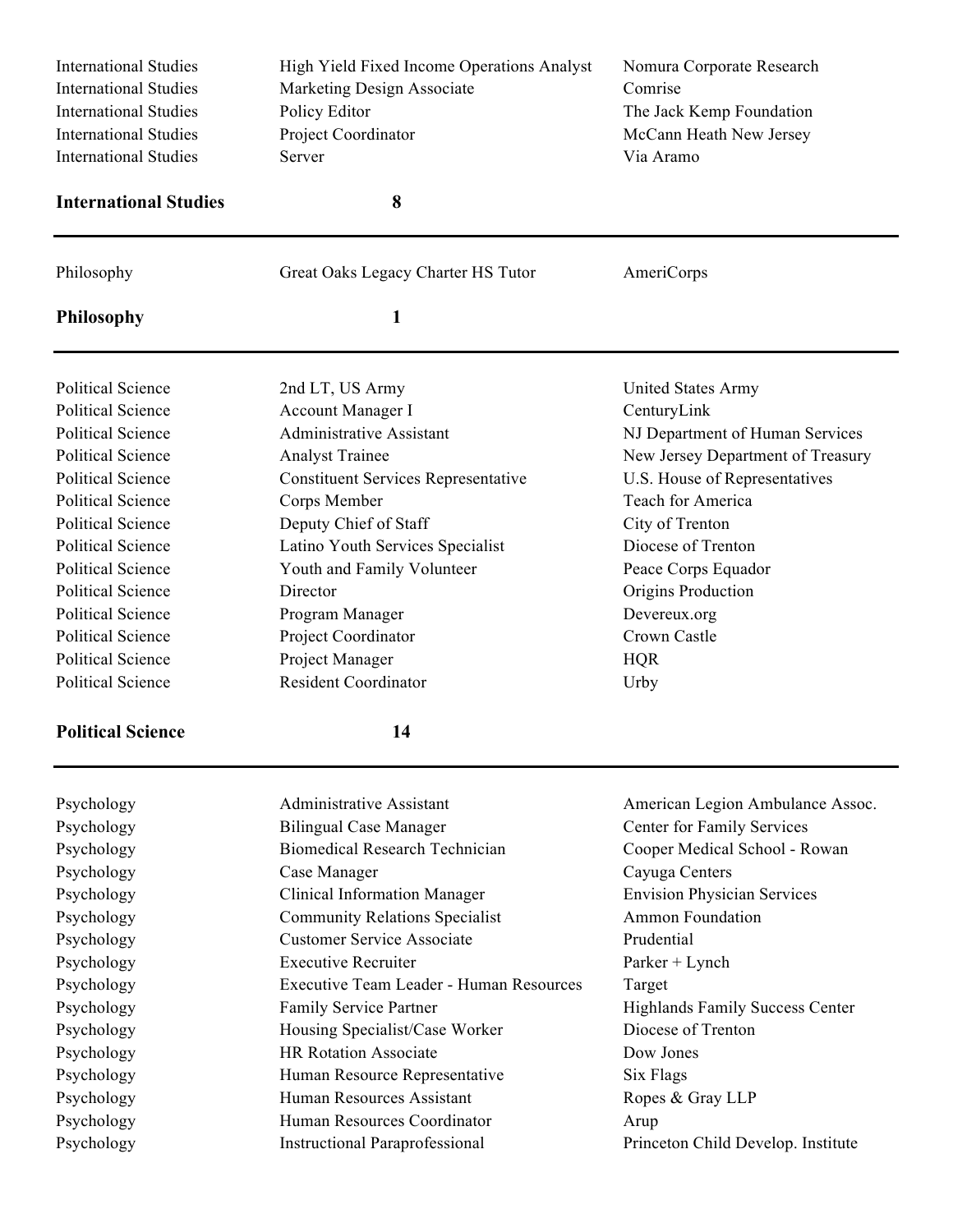| Psychology<br>Psychology<br>Psychology | Interim Program Assistant<br>Jesuit Volunteer at Open Door Mission<br>Market Research Analyst | <b>TCNJ</b> Department of Psychology<br>Jesuit Volunteer Corps<br><b>HCD</b> |
|----------------------------------------|-----------------------------------------------------------------------------------------------|------------------------------------------------------------------------------|
| Psychology                             | Marketing and Outreach Coordinator                                                            | <b>GMTMA</b>                                                                 |
| Psychology                             | Medical Concierge<br><b>MHT</b>                                                               | <b>Synergy Medical Concierge Services</b><br>Carrier Clinic                  |
| Psychology<br>Psychology               | Patient Liaison                                                                               | Kofinas Fertility Group                                                      |
| Psychology                             | Pharmacy Technician                                                                           | <b>CVS Pharmacy</b>                                                          |
| Psychology                             | <b>Research Support Specialist</b>                                                            | Research Foundation - Stony Brook                                            |
| Psychology                             | <b>Residential Counselor</b>                                                                  | Serv                                                                         |
| Psychology                             | <b>Retention Specialist</b>                                                                   | Center for Employment Opp.                                                   |
| Psychology                             | Social Media Marketing Coordinator                                                            | <b>Wunder Creamery</b>                                                       |
| Psychology                             | Social Work                                                                                   | Tri-County CMO                                                               |
| Psychology                             | <b>Support Coordinator</b>                                                                    | <b>Community Access Unlimited</b>                                            |
| Psychology                             | <b>Teaching Assistant</b>                                                                     | <b>Eden Autism Services</b>                                                  |
| Psychology                             | Team Leader                                                                                   | AmeriCorps - Temple University                                               |
| Psychology                             | 32                                                                                            |                                                                              |
| Self-Designed                          | Assistant Language Teacher                                                                    | <b>JET Program/CLAIR</b>                                                     |
| <b>Self-Designed</b>                   | 1                                                                                             |                                                                              |
| Sociology                              | Case Manager                                                                                  | Latin Amer. Legal Def. & Ed. Fund                                            |
| Sociology                              | <b>Education Coach</b>                                                                        | <b>Guild Education</b>                                                       |
| Sociology                              | <b>Executive Recruiter</b>                                                                    | Forte Talent Acquisition                                                     |
| Sociology                              | Production Technician                                                                         | Aerotek                                                                      |
| Sociology                              | Reading Coach                                                                                 | AmeriCorps                                                                   |
| Sociology                              | <b>Research Assistant</b>                                                                     | <b>ICF</b>                                                                   |
| Sociology                              | Sustainable Programs Coordinator                                                              | Habitat for Humanity                                                         |
| Sociology                              | 7                                                                                             |                                                                              |
| Spanish                                | Human Capital Management Consultant                                                           | Paychex                                                                      |
| <b>Spanish</b>                         | $\mathbf{1}$                                                                                  |                                                                              |
| Spanish Secondary Ed.                  | Spanish Teacher                                                                               | Pond Road Middle School                                                      |
| Spanish Secondary Ed.                  | Spanish Teacher                                                                               | West Windsor School District                                                 |
| <b>Spanish Secondary Education</b>     | 2                                                                                             |                                                                              |
| <b>WGS</b>                             | <b>Associate Program Analyst</b>                                                              | Charity Navigator                                                            |
| <b>WGS</b>                             | Case Manager                                                                                  | Diocese of Camden                                                            |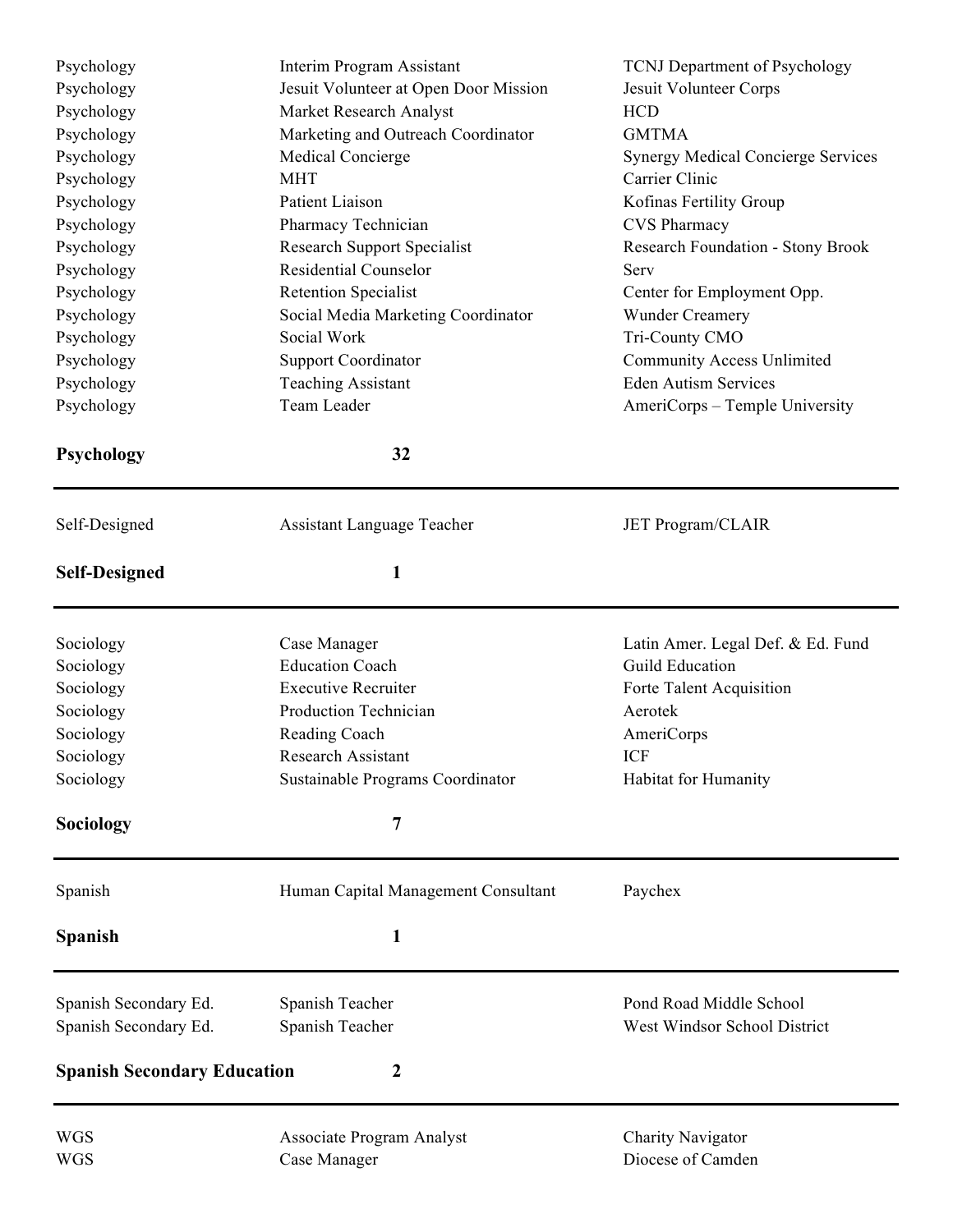**Women's, Gender, & Sexuality Studies 4**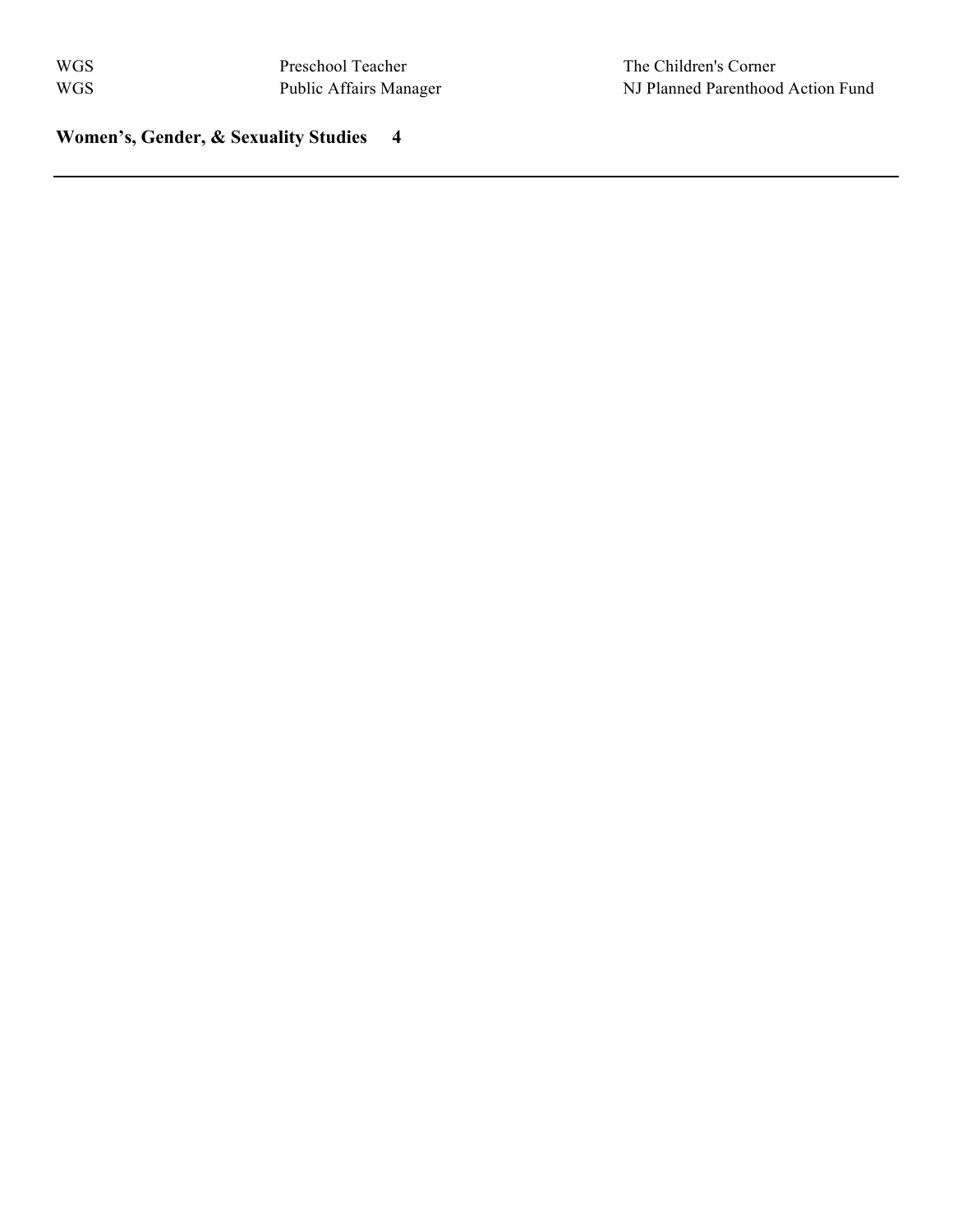# **Graduate Schools and Programs of Study School of Humanities and Social Sciences Class of 2018**

| <b>Major Field of Study</b>  | <b>Program of Study</b>           | <b>Current Graduate School</b>    |  |
|------------------------------|-----------------------------------|-----------------------------------|--|
| Criminology                  | Law                               | <b>Rutgers University</b>         |  |
| Criminology                  | Public Health                     | The College of New Jersey         |  |
| Criminology                  | Public Administration             | U. of Illinois at Springfield     |  |
| Criminology                  | Law                               | Widener University                |  |
| Criminology                  | 4                                 |                                   |  |
| English                      | Library and Information Science   | Drexel University                 |  |
| English                      | English                           | The College of New Jersey         |  |
| English                      | English                           | The College of New Jersey         |  |
| English                      | English                           | The College of New Jersey         |  |
| English                      | English                           | The College of New Jersey         |  |
| English                      | English                           | The College of New Jersey         |  |
| English                      | English                           | The College of New Jersey         |  |
| English                      | Law                               | University of Pennsylvania        |  |
| <b>English</b>               | 8                                 |                                   |  |
|                              |                                   |                                   |  |
| English Secondary Ed.        | Social Work                       | New York University               |  |
| English Secondary Ed.        | Information                       | <b>Rutgers University</b>         |  |
| English Secondary Ed.        | English                           | The College of New Jersey         |  |
| English Secondary Ed.        | English                           | The College of New Jersey         |  |
| English Secondary Ed.        | English                           | The College of New Jersey         |  |
| English Secondary Ed.        | English                           | The College of New Jersey         |  |
| English Secondary Ed.        | English                           | The College of New Jersey         |  |
| English Secondary Ed.        | English Literature                | The College of New Jersey         |  |
| <b>English Secondary Ed.</b> | 8                                 |                                   |  |
| History                      | Accounting                        | Indiana Wesleyan University       |  |
| History                      | Clinical Mental Health Counseling | The College of New Jersey         |  |
|                              |                                   |                                   |  |
| <b>History</b>               | $\boldsymbol{2}$                  |                                   |  |
|                              |                                   |                                   |  |
| History Secondary Ed.        | <b>Business</b>                   | <b>Rutgers University</b>         |  |
| History Secondary Ed.        | <b>Computer Science</b>           | William Paterson University of NJ |  |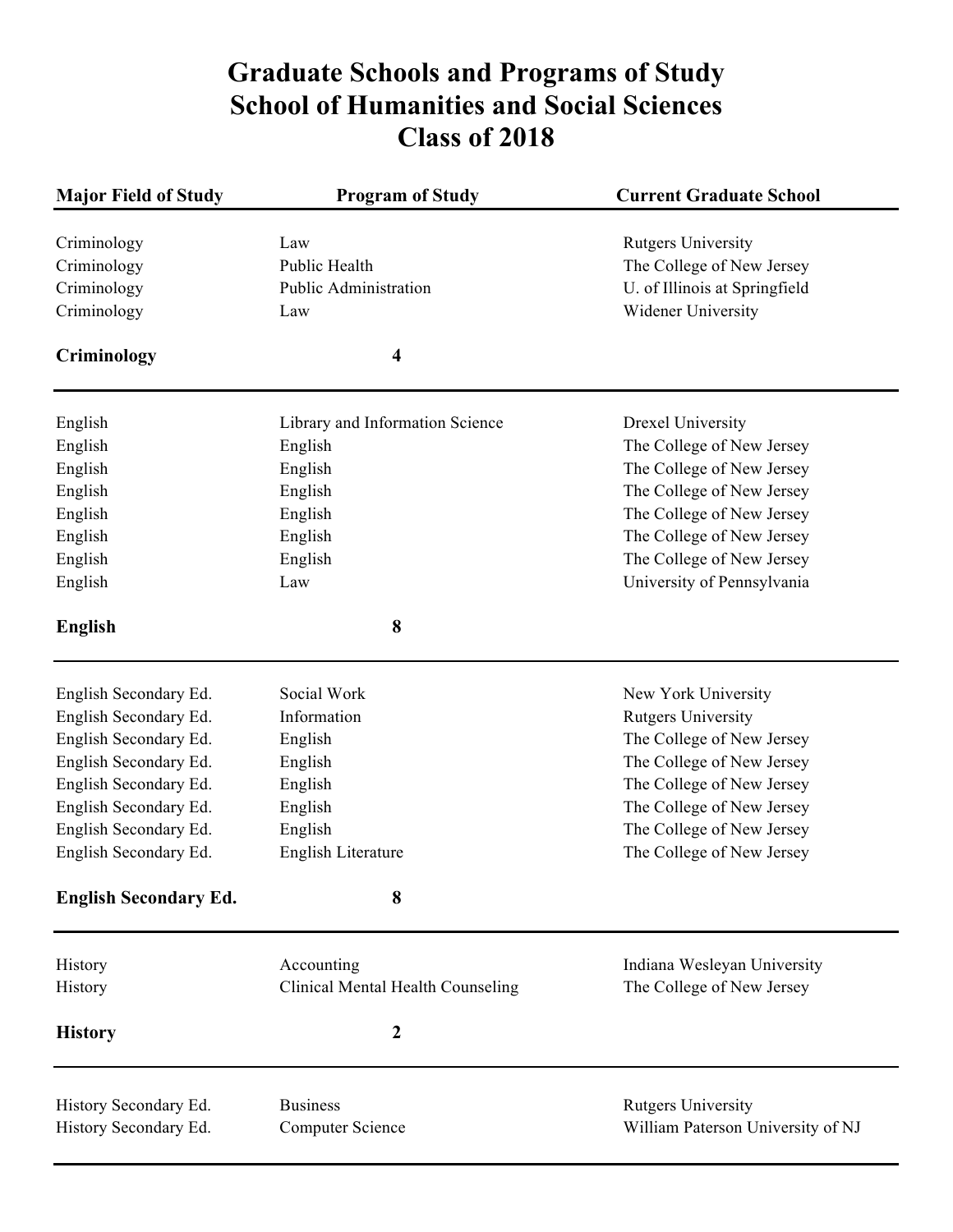# **History Secondary Education 2**

| <b>International Studies</b> | Art History (Museum Studies concentration) | City College of New York       |
|------------------------------|--------------------------------------------|--------------------------------|
| <b>International Studies</b> | Public Interest Law                        | <b>CUNY School of Law</b>      |
| <b>International Studies</b> | Speech-Language Pathology                  | New York Medical College       |
| <b>International Studies</b> | International Education                    | New York University            |
| <b>International Studies</b> | Public Health                              | The College of New Jersey      |
| <b>International Studies</b> | Women, Peace, and Security                 | The London School of Economics |
| <b>International Studies</b> | Law                                        | Villanova University           |
|                              |                                            |                                |

### **International Studies 7**

| Psychology               | Social Work | <b>Rryn Mawr</b>          |
|--------------------------|-------------|---------------------------|
| <b>Political Science</b> | 6           |                           |
| <b>Political Science</b> | Health Law  | N/A                       |
| <b>Political Science</b> | Law         | Seton Hall University     |
| <b>Political Science</b> | Law         | <b>Rutgers University</b> |
| <b>Political Science</b> | Law         | <b>Rutgers University</b> |
| <b>Political Science</b> | Law         | New York Law School       |
| <b>Political Science</b> | Education   | Johns Hopkins University  |
| <b>Philosophy</b>        | 5           |                           |
| Philosophy               | History     | Rowan University          |
| Philosophy               | Law         | Seton Hall University     |
| Philosophy               | Law         | Penn State University     |
| Philosophy               | Law         | Northeastern University   |
| Philosophy               | Law         | Drexel University         |

| Psychology | Social Work                              | Bryn Mawr                     |
|------------|------------------------------------------|-------------------------------|
| Psychology | Social Work                              | Bryn Mawr                     |
| Psychology | Community Practice, Policy, and Advocacy | Bryn Mawr                     |
| Psychology | <b>Business Administration</b>           | California U. of Pennsylvania |
| Psychology | Social Work                              | Columbia University           |
| Psychology | Occupational Therapy                     | Columbia University           |
| Psychology | Social Work                              | Columbia University           |
| Psychology | Social Work                              | Fordham University            |
| Psychology | Industrial and Organizational Psychology | George Mason University       |
| Psychology | Medicine                                 | N/A                           |
| Psychology | Social Work                              | Monmouth University           |
| Psychology | HR Management & Development              | New York University           |
| Psychology | Social Work                              | New York University           |
| Psychology | School Psychology                        | Rider University              |
| Psychology | Human Resource Management: HR Analytics  | <b>Rutgers University</b>     |
| Psychology | Social Work                              | <b>Rutgers University</b>     |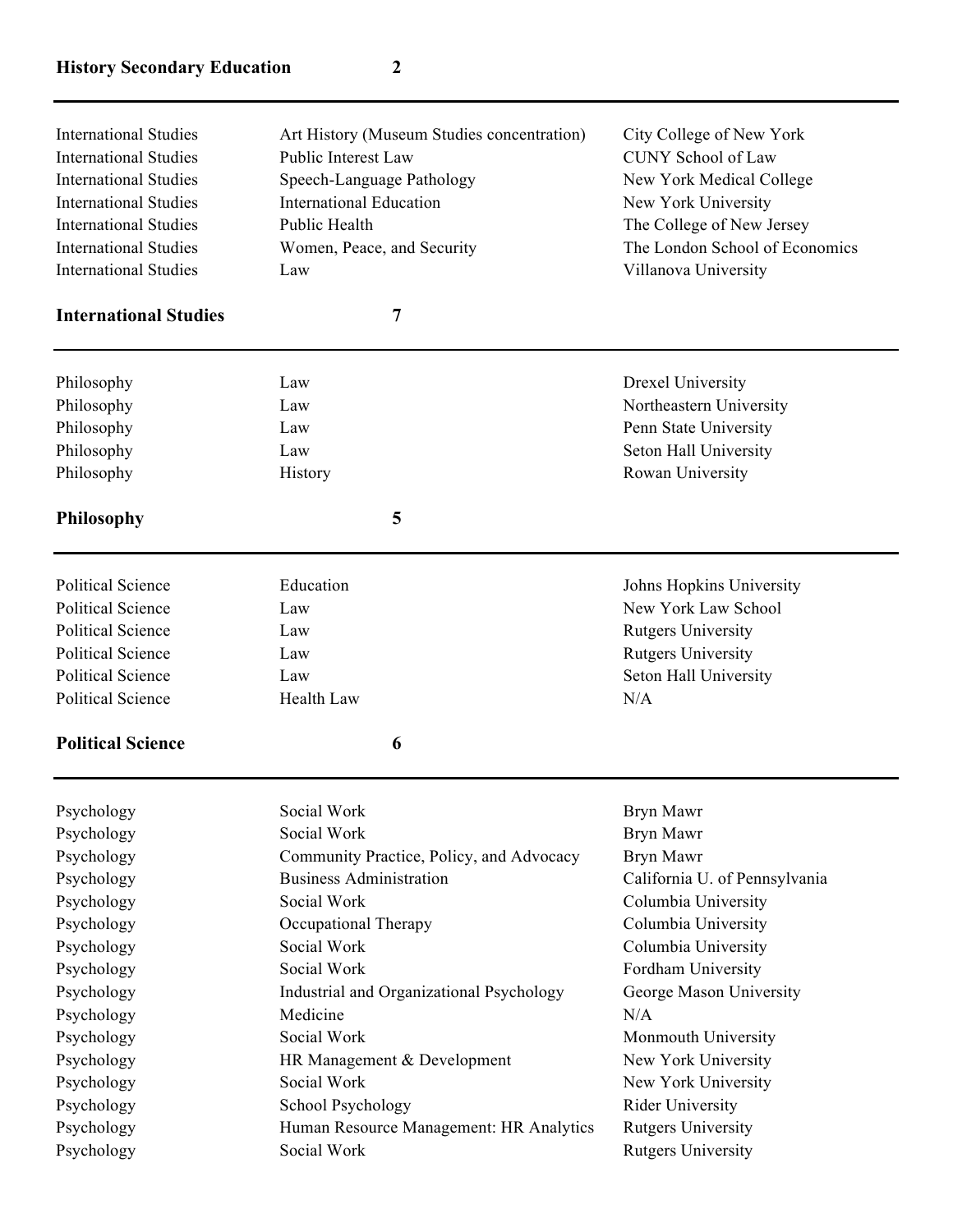Psychology School Psychology Rutgers University Psychology Public Health - Urban Studies/Affairs Rutgers University Psychology Human Resource Management Rutgers University Psychology **Human Resource Management** Rutgers University Psychology **Human Resource Management** Rutgers University Psychology Industrial and Organizational Psychology San Diego State University Psychology Social Work Seton Hall University Psychology Counseling Counseling The College of New Jersey Psychology Public Health The College of New Jersey Psychology SPED SPED The College of New Jersey Psychology Speech-Language Pathology/Pathologist Columbia University Psychology Counselor Education The College of New Jersey Psychology Counselor Education - Clinical Mental Health The College of New Jersey Psychology Counselor Education: School Counseling The College of New Jersey Psychology Law University of Arkansas Psychology Policy and Administration University of Denver Psychology School Psychology University of South Florida Psychology Medicine N/A **Psychology 34** Sociology Social Work Bryn Mawr Sociology Global Affairs New York University Sociology Public Administration New York University Sociology **Human Trafficking, Migration, & Crime** Saint Mary's University Sociology **Law** Law Widener University Sociology Public Health N/A **Sociology 6** Spanish Education Bilingual and Multicultural Education Universidad de Alcala de Henares

**Spanish Education 2**

Spanish Education Special Education The College of New Jersey

WGS Social Work Rutgers University WGS Women's and Gender Studies Rutgers University WGS Public Health Tulane University

#### **Women's, Gender & Sexuality Studies 3**

Self-Designed Speech-Language Pathology MGH Institute of Health Prof. Self-Designed Doctor of Audiology Montclair State University Self-Designed Communication Sciences and Disorders Montclair State University Self-Designed International Business National Research U. HSE